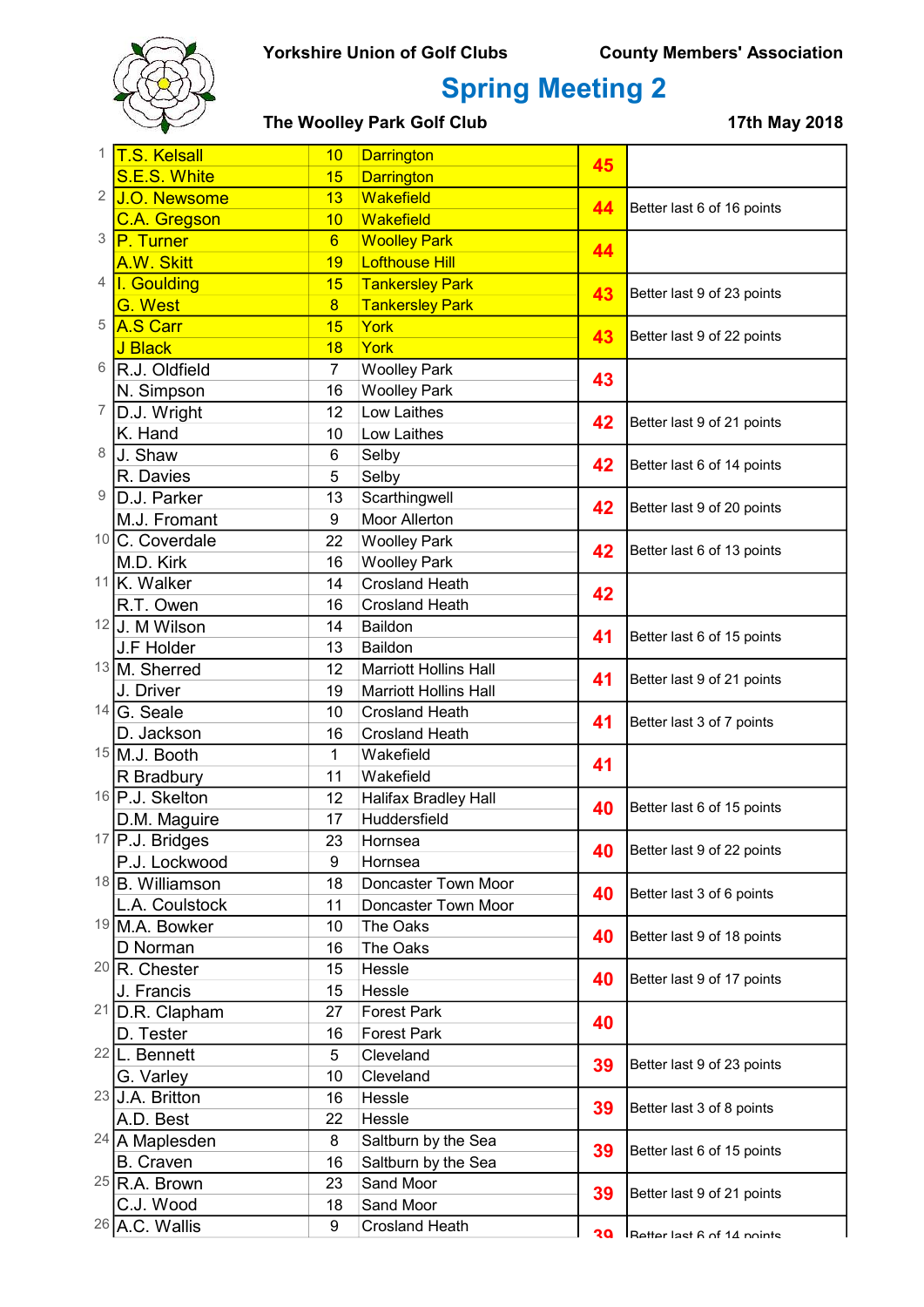

# Spring Meeting 2

### The Woolley Park Golf Club 17th May 2018

|    | S. Hitchenor                      | 8                | <b>Crosland Heath</b>       | しご       | μυνιινι τασι ν νι τη μνιπισ   |
|----|-----------------------------------|------------------|-----------------------------|----------|-------------------------------|
|    | $27$ P. Johnson                   | $\boldsymbol{9}$ | <b>Crosland Heath</b>       |          |                               |
|    | S. Brierley                       | 8                | <b>Crosland Heath</b>       | 39<br>39 | Better last 6 of 13 points    |
|    | $28$ K. Bramley                   | $6\phantom{1}$   | <b>Pike Hills</b>           |          |                               |
|    | P. Robertson                      | 6                | Pike Hills                  |          | Better last 9 of 19 points    |
|    | 29 I. Don-Leo                     | 18               | Low Laithes                 | 39       |                               |
|    | J.B. Tain                         | 21               | Low Laithes                 |          | Better last 9 of 18 points    |
|    | 30 C. Winter                      | 11               | Cave Castle                 |          |                               |
|    | J.M. Gray                         | 14               | <b>Cave Castle</b>          | 39       |                               |
|    | 31 W. Winstanley                  | 9                | Roundwood                   |          |                               |
|    | N. Hammerton                      | 9                | Roundwood                   | 38       | Better last 9 of 22 points    |
|    | 32 F.J. Foster                    | 13               | Wheatley                    |          |                               |
|    | D.J. Banks                        | 22               | Wheatley                    | 38       | Better last 6 of 13 points    |
|    | 33 E. Wainwright                  | 19               | Fulford                     |          |                               |
|    | M.B. Ward                         | 14               | <b>Forest Park</b>          | 38       | Better last 9 of 20 points    |
|    |                                   |                  |                             |          |                               |
|    | 34 J.M. Deeming                   | 13               | Hessle<br>Baildon           | 38       | Better last 6 of 13 points    |
|    | D.J. Dewhirst<br>35 D.J. Clements | 18<br>12         | <b>Rudding Park</b>         |          |                               |
|    |                                   |                  |                             | 38       | Better last 9 of 19 points    |
|    | J. Lyon                           | 10               | <b>Rudding Park</b>         |          |                               |
|    | 36 N.J. Desourdy                  | 16               | Wheatley                    | 38       | Better last 9 of 18 points    |
|    | T. Grierson                       | 21               | Wheatley                    |          |                               |
|    | $37$ D.L. Kelly                   | $\overline{7}$   | Fulford                     | 38       | Better last 3 of 6 points     |
|    | R.J. Milton                       | 16               | Fulford                     |          |                               |
|    | 38   I. Bainbridge                | 16               | Fulford                     | 38       |                               |
|    | T. Shiels                         | 9                | Fulford                     |          |                               |
|    | 39 A.J. Whitfield                 | 8                | Middlesbrough               | 37       | Better last 9 of 22 points    |
|    | M.R. Hallam                       | 13               | Middlesbrough               |          |                               |
|    | 40 J. Masiak                      | 16               | Pike Hills                  | 37       | Better last 3 of 6 points     |
|    | M.A. Caley                        | 16               | Pike Hills                  |          |                               |
|    | 41 R.W. Woodburn                  | 17               | Pannal                      | 37       | Better last 9 of 19 points    |
|    | M. Roberts                        | 17               | Pannal                      |          |                               |
|    | 42 J.W. Sawyer                    | 14               | Woodsome Hall               |          | 37 Better last 9 of 18 points |
|    | P. Sawyer                         | 10               | Woodsome Hall               |          |                               |
|    | 43 J. Wintersgill                 | 10               | <b>Woolley Park</b>         | 37       | Better last 9 of 17 points    |
|    | G. Dickinson                      | 8                | <b>Woolley Park</b>         |          |                               |
|    | $44$ P. Scott                     | 16               | Heworth                     | 37       |                               |
|    | R.H. Jenkins                      | 20               | Elland                      |          |                               |
|    | 45 S.B. Slater                    | 16               | Wheatley                    |          |                               |
|    | J. Moore                          | 23               | Wheatley                    | 36       | Better last 9 of 18 points    |
|    | 46 J.M. Illingworth               | 10               | Cave Castle                 |          |                               |
|    | P.J. Robertson                    | 11               | Beverley & East Riding      | 36       | Better last 6 of 13 points    |
| 47 | M.G. Belcher                      | 12               | Darrington                  |          |                               |
|    | J. Ball                           | 21               | Darrington                  | 36       | Better last 9 of 17 points    |
|    | $48$ R.B. Bain                    | 10               | <b>Halifax Bradley Hall</b> | 36       |                               |
|    | G.E. Pearson                      | 16               | <b>Halifax Bradley Hall</b> |          |                               |
|    | 49 P.G. Oliver                    | 15               | Doncaster Town Moor         |          | Better last 9 of 20 points    |
|    | A Harris                          | 20               | Doncaster Town Moor         | 35       |                               |
|    | $50$ R.F. Nicholl                 | 14               | Hessle                      | 35       | Better last 6 of 13 points    |
|    | P.D. Cutland                      | 12               | Hessle                      |          |                               |
|    | 51 R.A. Stevenson                 | 15               | Hessle                      | 35       |                               |
|    | W.D. King                         | 14               | Hessle                      |          | Better last 9 of 19 points    |
|    |                                   |                  |                             |          |                               |